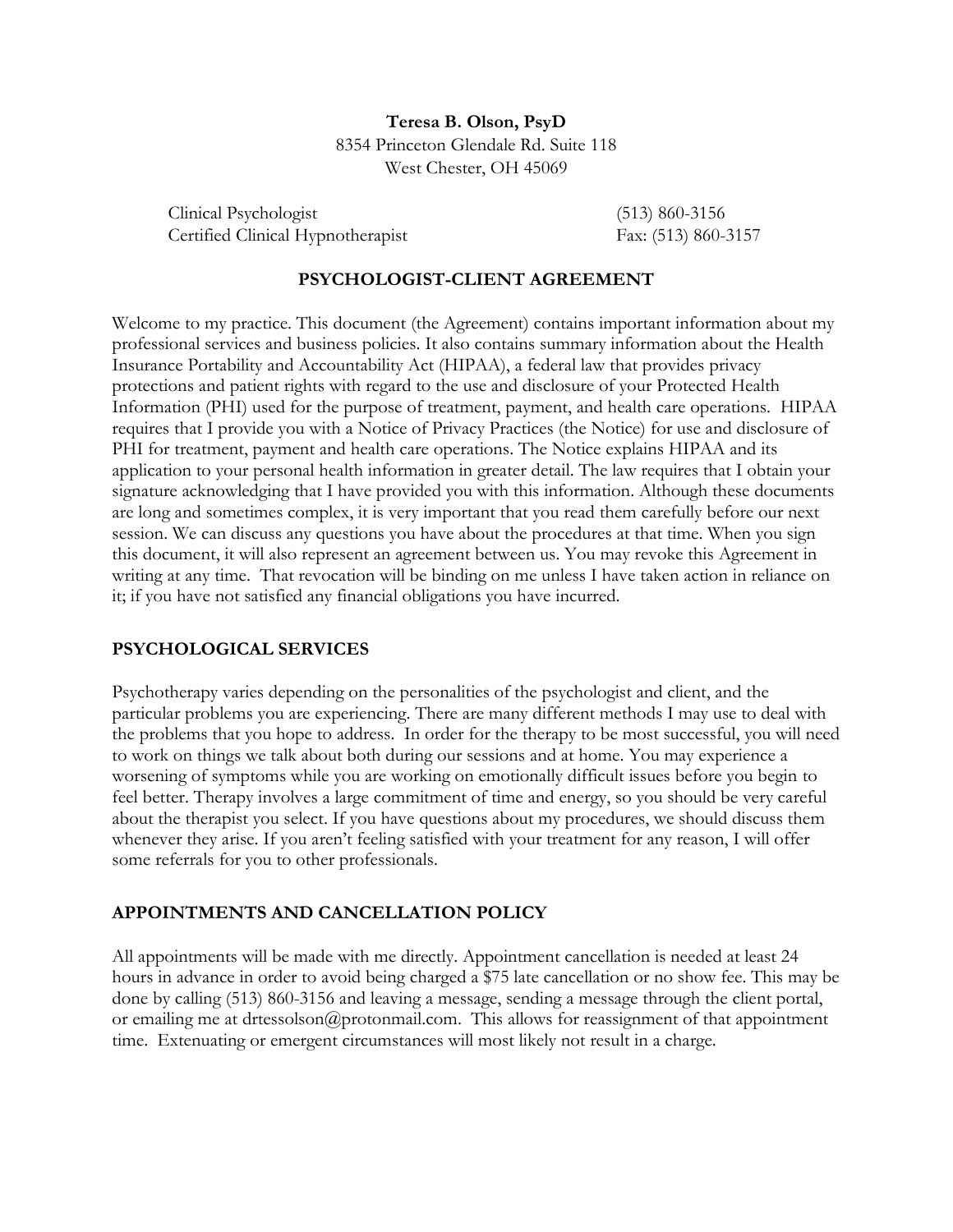### **PROFESSIONAL FEES AND PAYMENT**

I provide in office, telehealth, in home and community based therapy. I offer individual therapy to adults. Telehealth is available for adults living in Ohio. I am authorized by PSYPACT to provide telehealth services to participating states (https://psypact.site-ym.com/page/psypactmap).

My fees are \$175 for a 60 minute diagnostic evaluation, \$170 for 60 minute therapy, \$130 for 45 minute therapy, and \$90 for 30 minute therapy. There is a \$40 travel fee if distance is between 5-30 miles.

Treatment-related professional services are billed at a rate of \$25 per 10 minute unit. These include telephone calls, report writing, form completion, preparation of records, treatment summaries, travel, and time spent performing any other service you may request of me. *This fee does not apply to legal proceedings or requests*. In circumstances of unusual financial hardship, I may be willing to negotiate a fee adjustment or payment installment plan. Please note that rates are subject to change.

If you become involved in legal proceedings that require my participation, you will be expected to pay for all of my professional time, including preparation and transportation costs, even if I am called to testify by another party. Services pertaining to legal proceedings are billed at a rate of \$50 per 10 minute unit.

There is a \$25.00 return check fee.

Payment for services must be made at the time of each session. I accept credit cards, check or cash. My practice is self-pay and I do not accept insurance. If you have a health insurance policy that provides out-of-network mental health benefits, I will provide a superbill that you can submit to your insurance so you can receive the out-of-network benefits to which you are entitled; however, you, not your insurance company, are responsible for full payment of my fees. It is very important that you find out exactly what out-of-network mental health benefits your insurance policy covers. In order for us to set realistic treatment goals and priorities, it is important to evaluate what resources you have available to pay for your treatment.

If your account has not been paid for more than 60 days and arrangements for payment have not been agreed upon, I have the option of using legal means to secure the payment. This may involve hiring a collection agency or going through small claims court which will require me to disclose otherwise confidential information. In most collection situations, the only information I release regarding a client's treatment is his/her name, address, phone number, social security number, the nature of services provided, and the amount due. If such legal action is necessary, its costs will be included in the collection or claim. I also have the option to terminate professional services. If your account ever achieves a credit balance, any over payment will be promptly refunded.

#### **EMERGENCIES**

Anxiety is not an emergency. However, if you are at imminent risk of harming yourself or someone else, you can reach me at (513) 860-3156 and I will assist you in finding the nearest emergency room for an evaluation to ensure your safety. If you feel that you can't wait for me to return your call,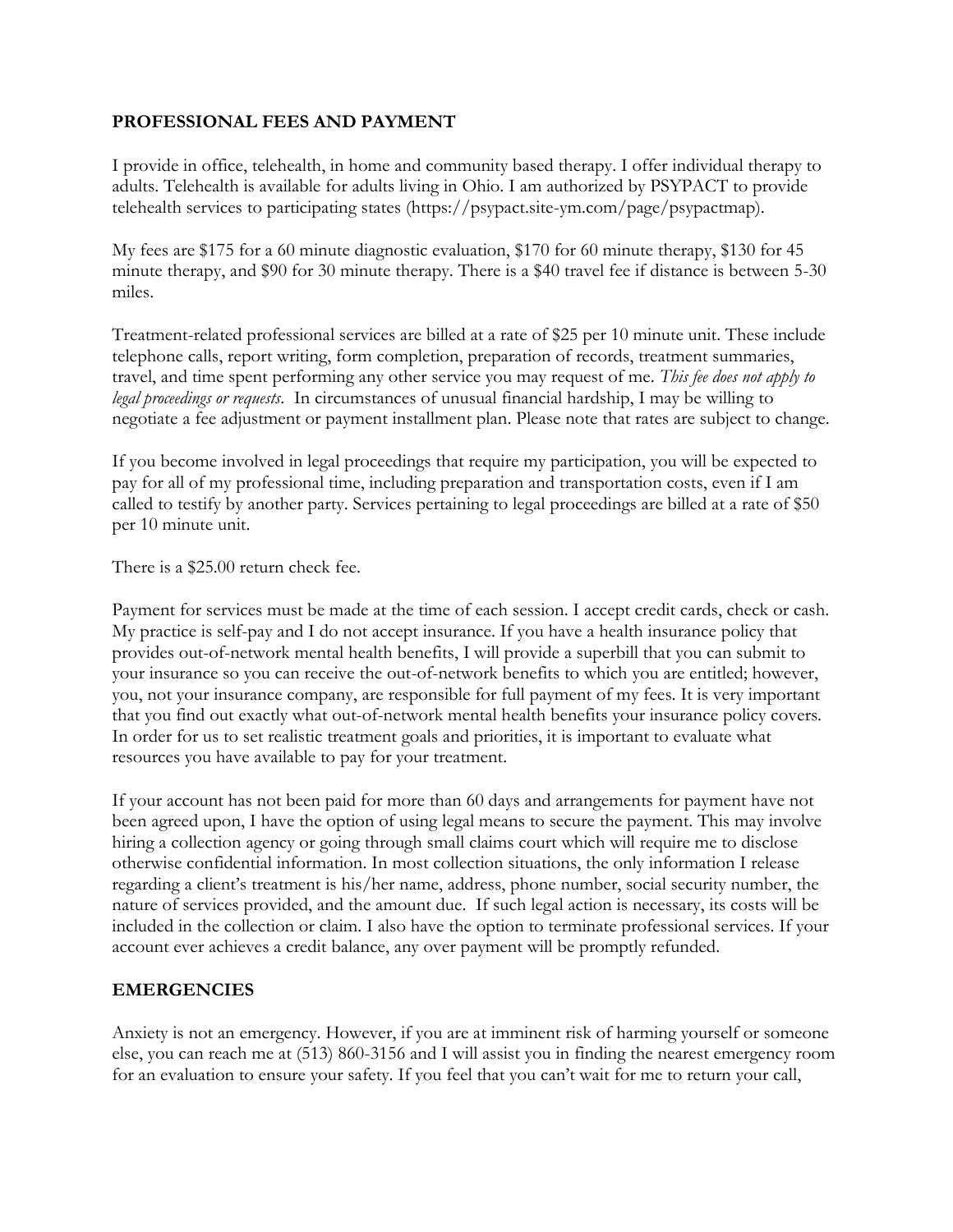please contact your psychiatrist, primary care physician, the nearest emergency room, or 911. If I will be unavailable for an extended time, I will inform you of back-up emergency coverage.

# **LIMITS ON CONFIDENTIALITY**

The law protects the privacy of all communications between a client and a psychologist. In most situations, I can only release information about your treatment to others if you sign a written authorization form that meets certain legal requirements imposed by HIPAA. There are other situations that require only that you provide written, advance consent. Your signature on this Agreement provides consent for those activities, as follows:

\* I may occasionally find it helpful to consult other health and mental health professionals about a case. During a consultation, I make every effort to avoid revealing the identity of my client. The other professionals are also legally bound to keep the information confidential. If you don't object, I will not tell you about these consultations unless I feel that it is important to our work together. I will note all consultations in your Clinical Record (which is called "PHI" in my Notice of Psychologist's Policies and Practices to Protect the Privacy of Your Health Information).

\* Disclosures required by health insurers or to collect overdue fees are discussed elsewhere in this Agreement.

There are some situations where I am permitted or required to disclose information without either your consent or Authorization:

\* If you are involved in a court proceeding and a request is made for information concerning your evaluation, diagnosis or treatment, such information is protected by the psychologist-client privilege law. I cannot provide any information without your (or your personal or legal representative's) written authorization, or a court order. If you are involved in or contemplating litigation, you should consult with your attorney to determine whether a court would be likely to order me to disclose information.

\* If a government agency is requesting the information for health oversight activities, I may be required to provide it for them.

\* If a client files a complaint or lawsuit against me, I may disclose relevant information regarding that client in order to defend myself.

\* If a client files a worker's compensation claim, the client must execute a release so that I may release the information, records or reports relevant to the claim.

There are some situations in which I am legally obligated to take actions, which I believe are necessary to attempt to protect others from harm, and I may have to reveal some information about a client's treatment. These situations are unusual in my practice.

\* If I know or have reason to suspect that a child under 18 years of age or a mentally retarded, developmentally disabled, or physically impaired child under 21 years of age has suffered or faces a threat of suffering any physical or mental wound, injury, disability, or condition of a nature that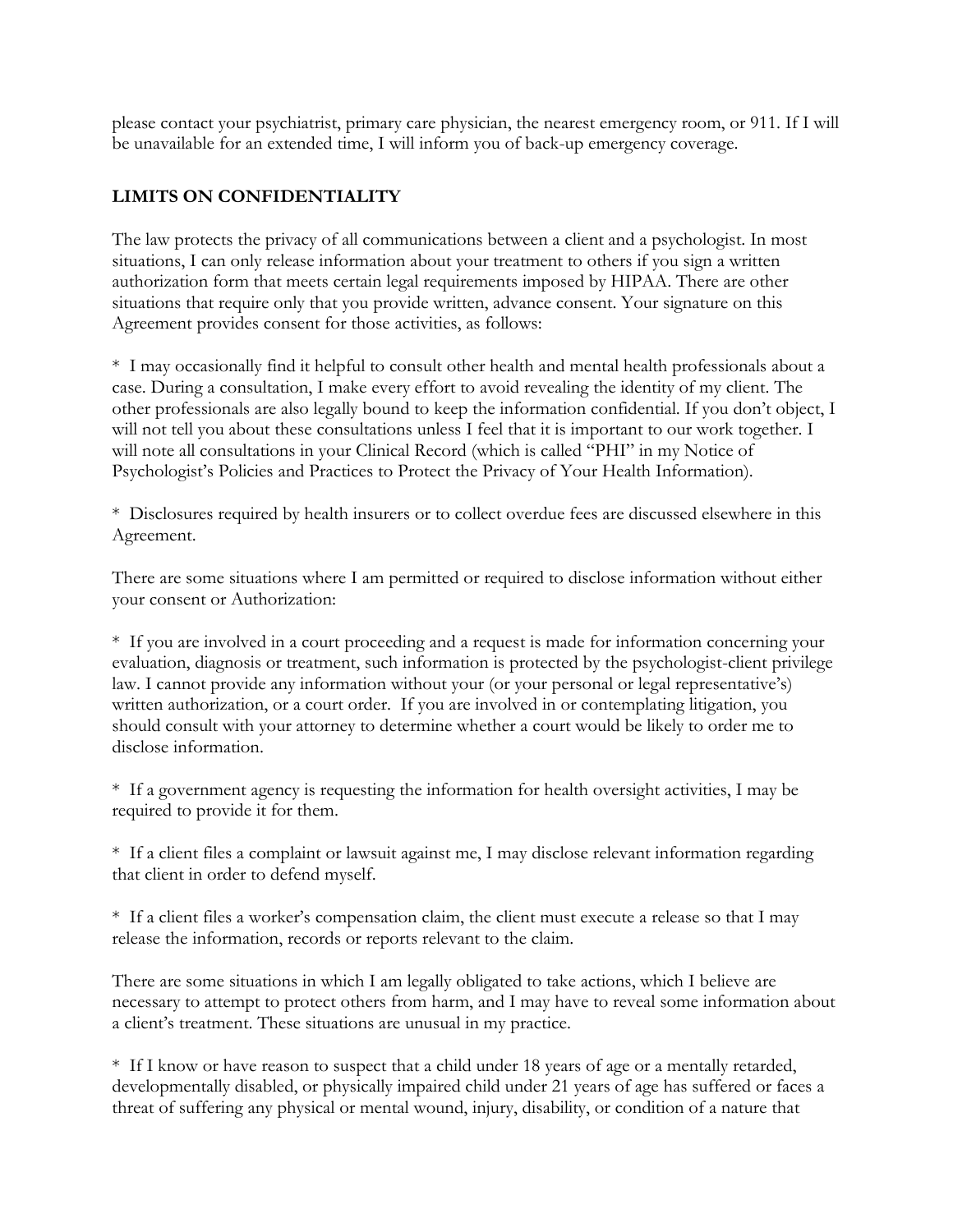reasonably indicates abuse or neglect of the child, the law requires that I file a report with the appropriate government agency, usually the Public Children Services Agency. Once such a report is filed, I may be required to provide additional information.

\* If I have reasonable cause to believe that an adult is being abused, neglected, or exploited, or is in a condition that is the result of abuse, neglect, or exploitation, the law requires that I report such belief to the county Department of Job and Family Services. Once such a report is filed, I may be required to provide additional information.

\* If I know or have reasonable cause to believe that a client has been the victim of domestic violence, I must note that knowledge or belief and the basis for it in the client's record.

\* If I believe that a client presents a clear and substantial risk of imminent serious harm to him/herself or someone else and I believe that disclosure of certain information may serve to protect that individual, then I must disclose that information to appropriate public authorities, and/or the potential victim, and/or professional workers, and/or the family of the client.

If such a situation arises, I will make every effort to fully discuss it with you before taking any action and I will limit my disclosure to what is necessary.

While this written summary of exceptions to confidentiality should prove helpful in informing you about potential problems, it is important that we discuss any questions or concerns that you may have now or in the future. The laws governing confidentiality can be quite complex, and I am not an attorney. In situations where specific advice is required, formal legal advice may be needed.

## **SOCIAL MEDIA & TECHNOLOGY POLICY**

I do not connect with clients on their personal social media platforms such as Facebook, LinkedIn, Instagram or Twitter. If you send an invitation to me for any social media, it will not be accepted. If therapy sessions are conducted via telephone or HIPAA approved video conferencing platform, a separate consent form outlining this agreement is required.

## **ELECTRONIC COMMUNICATION**

I cannot ensure the confidentiality of any form of communication through electronic media, including text messages. If you prefer to communicate via email or text messaging for issues regarding scheduling or cancellations, I will do so. While I may try to return messages in a timely manner, I cannot guarantee immediate response and request that you do not use these methods of communication to discuss therapeutic content and/or request assistance for emergencies.

### **PROFESSIONAL RECORDS**

The laws and standards of my profession require that I keep Protected Health Information about you in your Clinical Record. Except in unusual circumstances that involve danger to yourself and/or others, you may examine and/or receive a copy of your Clinical Record, if you request it in writing and the request is signed by you and dated not more than 60 days from the date it is submitted. Because these are professional records, they can be misinterpreted and/or upsetting to untrained